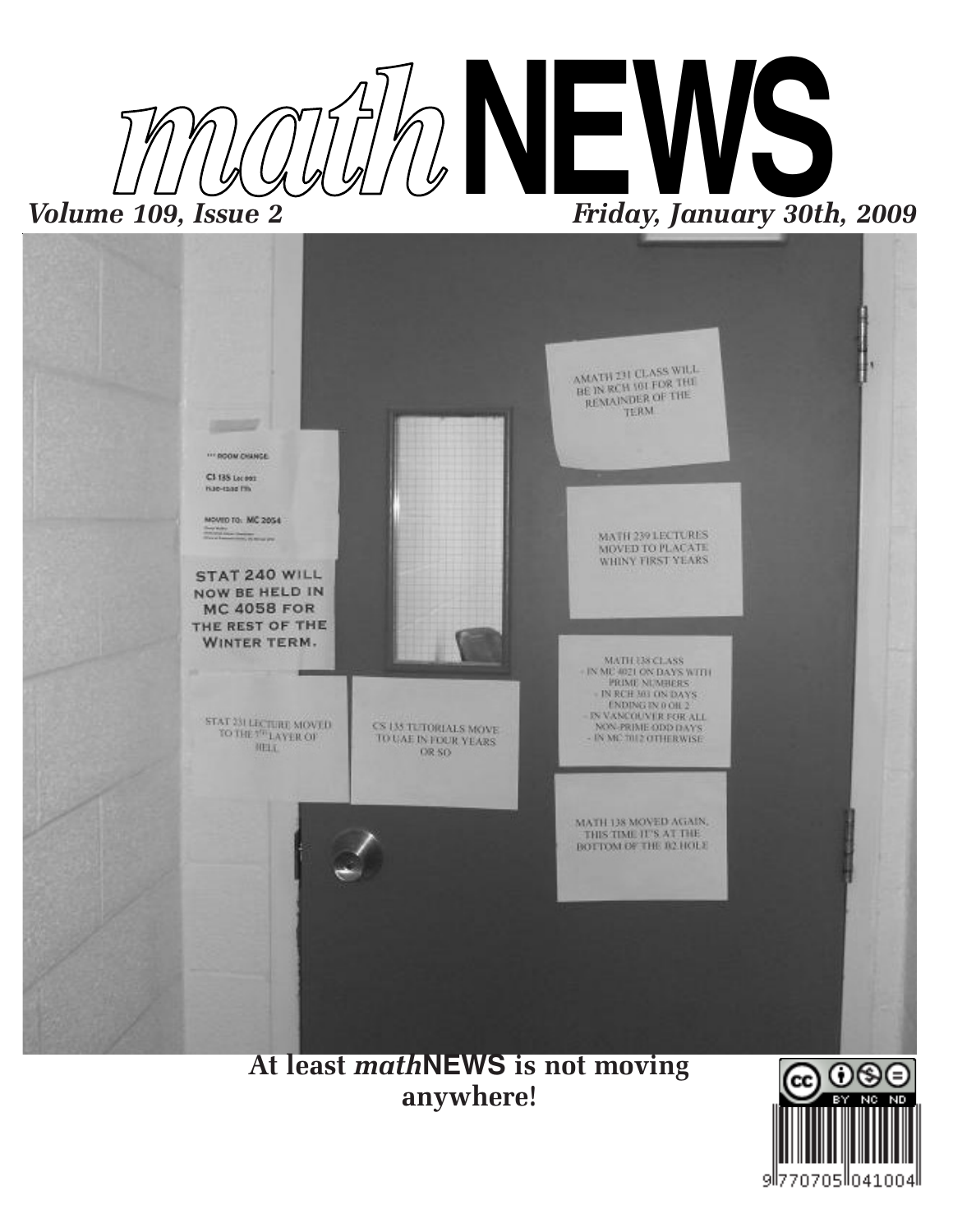### look**AHEAD**

| Issue $#2$ causes panic                         |
|-------------------------------------------------|
| Production Night #3                             |
| Meet at MathSoc office $@$ 6:30 pm sharp        |
| Issue #3 starts your Reading Week right         |
|                                                 |
| Games Nights, $6:30 \text{pm} \& \text{Comfy}$  |
| Movie Nights, 7pm @ Comfy                       |
| Etiquette Dinner (not yet confirmed)            |
|                                                 |
| <b>Election Campaigns</b>                       |
| Elections                                       |
|                                                 |
| Questions about these? See an academic advisor! |
| Spring Enrollment Appointments                  |
| Reading Week                                    |
|                                                 |
| <b>Employer Interviews</b>                      |
| Reading Week - No Interviews                    |
|                                                 |
| Super Bowl XLIII                                |
| Valentine's Day                                 |
|                                                 |

# **BLACK BOX** getting a facelift

For those who heard about the disappearance of the mathNEWS BLACK BOX, fear not. It is now safely in the mathNEWS office.

As some may know, the BLACK BOX has been around for decades. It looks that way. This is why it will be getting a facelift this term.

Watch for it to return to its regular location outside of the C&D later in the term. In the meantime, you can send your submissions to the *math* **NEWS** mailbox in the MathSoc office, or to mathnews@student.math.uwaterloo.ca

InsidED

#### ISSN 0705—0410

mathNEWS is normally a fortnightly publication funded by and responsible to the undergraduate math students of the University of Waterloo, as represented by the Mathematics Society of the University of Waterloo, hereafter referred to as MathSoc. mathNEWS is editorially independent of MathSoc. Content is the responsibility of the *math* NEWS editors; however, any opinions expressed herein are those of the authors and not necessarily those of MathSoc or mathNEWS. Current and back issues of mathNEWS are available electronically via the World Wide Web at http:// www.mathnews.uwaterloo.ca/. Send your correspondence to: mathNEWS, MC3046, University of Waterloo, 200 University Ave. W., Waterloo, Ontario, Canada, N2L 3G1, or to userid mathnews@student.math.uwaterloo.ca on the Internet.

mathNEWS is brought to you by the following: me (for putting it together), Chris Neal's ego (for amusing me), MathSoc (for giving me money), The Dean of Mathematics (for giving me an office), and me (for living in said office).

This work is licensed under the Creative Commons Attribution-Noncommercial-No Derivative Works 2.5 Canada License. To view a copy of this license, visit http://creativecommons.org/licenses/by-ncnd/2.5/ca/ or send a letter to Creative Commons, 559 Nathan Abbott Way, Stanford, California 94305, USA. Terms may be renegotiated by contacting the editor(s).

The Imprint's Worst Enemy: Joseph Collins

### mast**HEAD**

For Historic Times

Last week, over two million people converged on Washington DC to witness the inauguration of President Obama. Having visited Washington during my last work term, I can attest that if you were not within a few feet of the Capitol, you would not have been able to see a damn thing. I can tell you this, if I were to face cold weather and crowds that seemed to care little about my ability to breathe, I would rather actually see him mess up the Oath of Office instead of just hearing it over loudspeakers.

Alas, working in America teaches you many things about yourself, not to mention others. I especially learned how much I love power. So does everyone else, judging by the responses to this week's question: "If you became President, what would be the first thing you would do?" Having flatly rejected the standard answer of "eat pizza", I received the following threats: Angelo (The first lady and her fine sisters), Tbor (Make a recursive constitutional amendment), Cassle (Blink... who the hell would make me President?), Baxter (Offer free harassment charge free grabs of myself [Wha? — InsidED]), The Hee Ho (Mine for gold for the King! Hee Ho :D), Sector\_Corrupt (Begin work on a Skynet System loyal only to me, with a failsafe that I control), Lich (Bomb bomb bomb Iran), James (Legalize marijuana), snippet (Congratulate Canada for legalizing staplers), MJB (Declare mathNEWS to be in the Axis of Evil), abortED (Show off the White House on Cribz).

As always, a huge thank you to Graphics for allowing me to use their massive printers. Thanks to MathSoc Computing for fixing my account. And finally, thanks to The Imprint for proudly displaying my insults in their office. Rest assured that there will be more coming.

InsidED (Ban accordions — those things drive me insane)

### MEF Referendum

The Mathematics Endowment Fund will be holding a referendum to revise a portion of its constitution. The constitution change would not result in a fee change. The change would allow the Board of Directors to "borrow" money from the donations received in one year to spend on proposals that year, provided it "repays" the amount it borrowed from interest earned in the next 7 years. The full text of the motion is available with the ballot.

Voting will take place from Tuesday, February 10, at 10am to Thursday, February 12, at 10pm. All full-time and part-time undergraduate students in the Faculty of Mathematics, including software engineering students and those who requested MEF refunds, registered in the current term or the previous term, are eligible to vote. Information on the referendum, including the ballot question, is available on the MEF website at http:// www.mef.uwaterloo.ca/referendum. For more information, please contact the MEF Director at mefcom@student.math.uwaterloo.ca.

> Eric Woroshow MEF Director, Winter 2009

Theorem From Volume 1, Issue 2 $\int \frac{d\;CABIN}{CABIN} = Log\;Cabin + C = House\;Bout$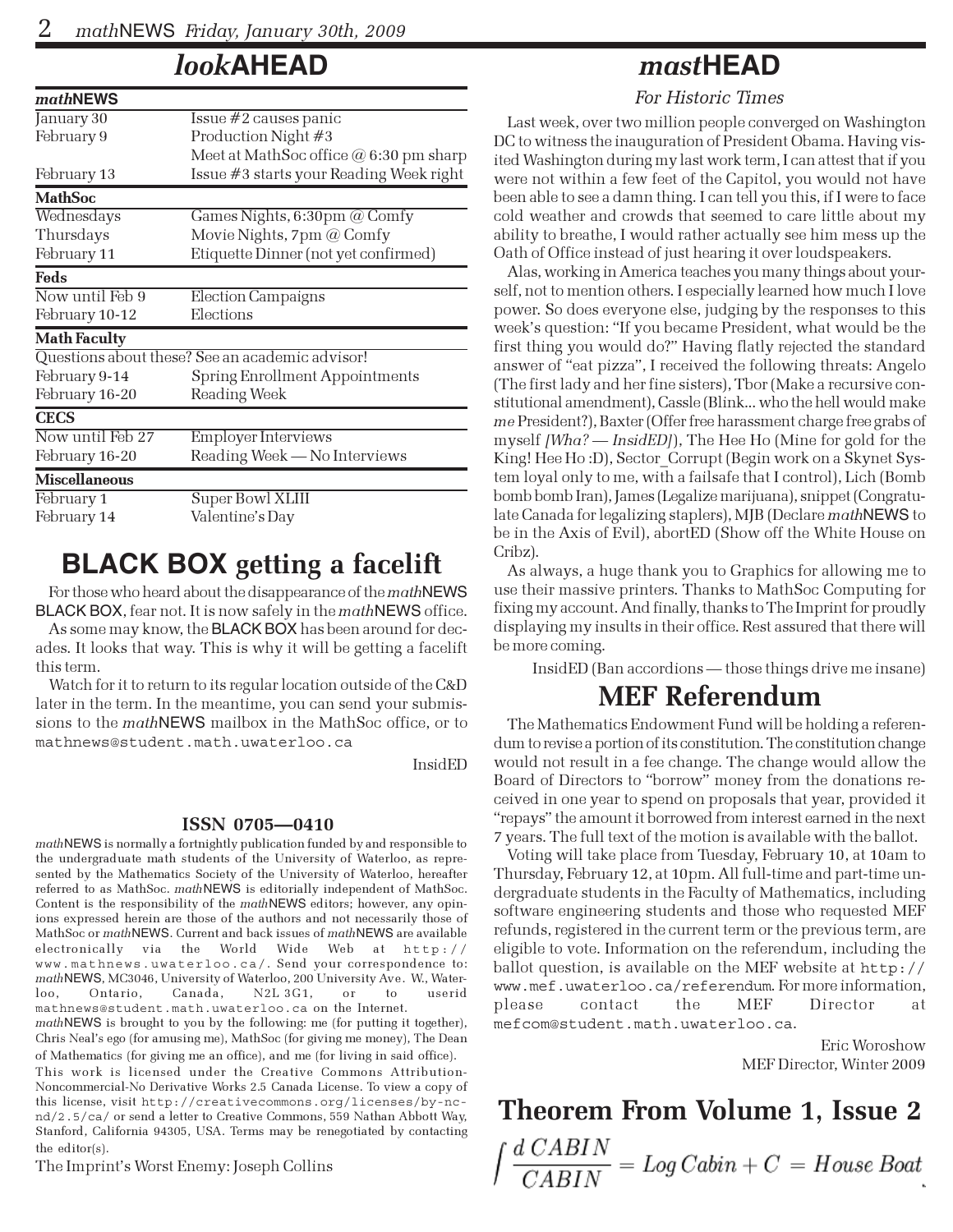### Exec Sez

#### Absolutely Nothing This Week

Normally, people from the MathSoc Executive would report to their constituents on this very page of mathNEWS. As of the deadline, none of them have anything to say. Therefore, as I have to fill this space with something, I will speak for them.

Chris is trying to juggle his duties as outgoing undergraduate senator, MathSoc President, and incoming Feds VPAF. Needless to say, he is busy.

Ajnu is busy with the budget. It will be submitted for approval at the council meeting two days ago.

Maria is planning some cool events for you. We don't know what, but I'm sure her ecstatic personality is coming up with crazy ideas.

Aaron has been going to meetings. Many meetings. Meetings that I would find very boring.

Your executive exists to be abused. You can go visit them in their office in MC 3039, right across from the MathSoc office. If the door's open, then go in and chat with them.

InsidED

# Feds Elections

#### For those who care

As happens every year, the Federation of Students holds elections for a number of positions. Math students are eligible to vote for the following positions:

- Feds President (4 candidates)
- Feds VP Education (2 candidates)
- Feds VP Internal (4 candidates)
- UW Senate, Math Undergrad Seat (9 candidates)
- Student Council, Math Undergrad Seat (5 candidates, 3 seats)
- UW Senate, Undergrad At-Large Seat (10 candidates)
- Feds VP Admin & Finance (acclaimed by our very own Chris Neal)

mathNEWS will be attending the Campus Media Forum on Friday 6 February from 11am to 2pm in the SLC Great Hall. If you have any questions that you would like me to ask on your behalf, be them serious or ridiculous, please email them before Monday at 4:30 to mathnews@student.math.uwaterloo.ca. In the meantime, you can get more information on the Federation of Students website: http://vote.feds.ca/.

InsidED

# Grad Ball and Yearbook Photos

To all 2009 Grads: The date for Grad Ball has been set! It's on March 21st at Bingeman's in Kitchener. Don't worry, transportation will be provided. So keep that date free and girls, get your dress ready; guys, get your date ready.

Also, help save the yearbook by sending us your photos! Email your photos to mathyearbook2009@gmail.com. If you send us your photos, not only will you be in the yearbook, you will likely dominate it given the number of pictures we have right now.

Well, this installment of ElseWhen comes from the second consecutive issue of that infamous year, 1984 (February 3, to be exact). A number of significant and not so significant things were documented in this issue. Among these are the following:

- New MathSoc representatives were elected, as well the executive of the Waterloo Science Fiction Club are elected.
- An attempt to create a union of nuclear physics and integrated circuit design ends with "Second-Degree-Burns".
- An article recommending the benefits of nuclear war.
- An editorial. Gasp!

To select a parcel from an article of this issue, we shall go over a brief sampling of the article "Mattamorphosis" in what follows.

- unpassed, unattend, unadd the opposite of pass, attend, and add (esp. add a course); useful New-speak euphemisms for fail, skip class, and drop the course, respectively.
- girafitti grafitti written ten feet up from ground level on the side of the Math building.
- IG undefined generic term for the unconcept of a peeled balloon; found in the great Hindu word "Rig Veda" but forbidden in "the Upanishads" and "Bacon, Lotus and Tomato Sandwich."
- seminate opposite of disseminate; to recall all the ideas you ever had from everyone who ever listened to you.

Alfred BitchCock

# Tough Times Ahead

The recent economic crisis has left many sectors of the business community writhing in pain, but it is little known that even the undead realm is not spared. Despite the difficulties they face, leaders of the underworld are taking actions to ensure that this disaster is fully exploited to further their goal of the annihilation of humankind.

Unemployment rates for zombies have jumped over 10%, due to the fact that the living no longer needs the thought of getting devoured by a being of darkness to strike terror into their minds. Debt collectors and bankers are now being attacked on sight in order to restore some demand for the services of flesh-eating zombies.

Making the matter worse, the zombie population is increasing at unprecedented rates. Creditors are turning higher practitioners of the Dark Arts to raise corpses to thwart their debtors' attempts to escape payments. "This can turn out to be a very good opportunity for us," says Jean Chretien, who has been in the necromancy business for over 30 years. "We are already starting additional necromancy programs in our universities, and the Canadian government already subsidizes this business." The US is likely to follow suit after congress has received an ultimatum worded: "do as we say or we shall extinguish your weak candle of life". Humans are generally not well suited for this profession as it requires giving up one's soul.

All zombies are told to feast like they never feasted before. Why do zombies even care about unemployment rates anyways? One observant commentator notes: "Well, now we have zombies to worry about plus this whole economic crisis thing, how did that happen?"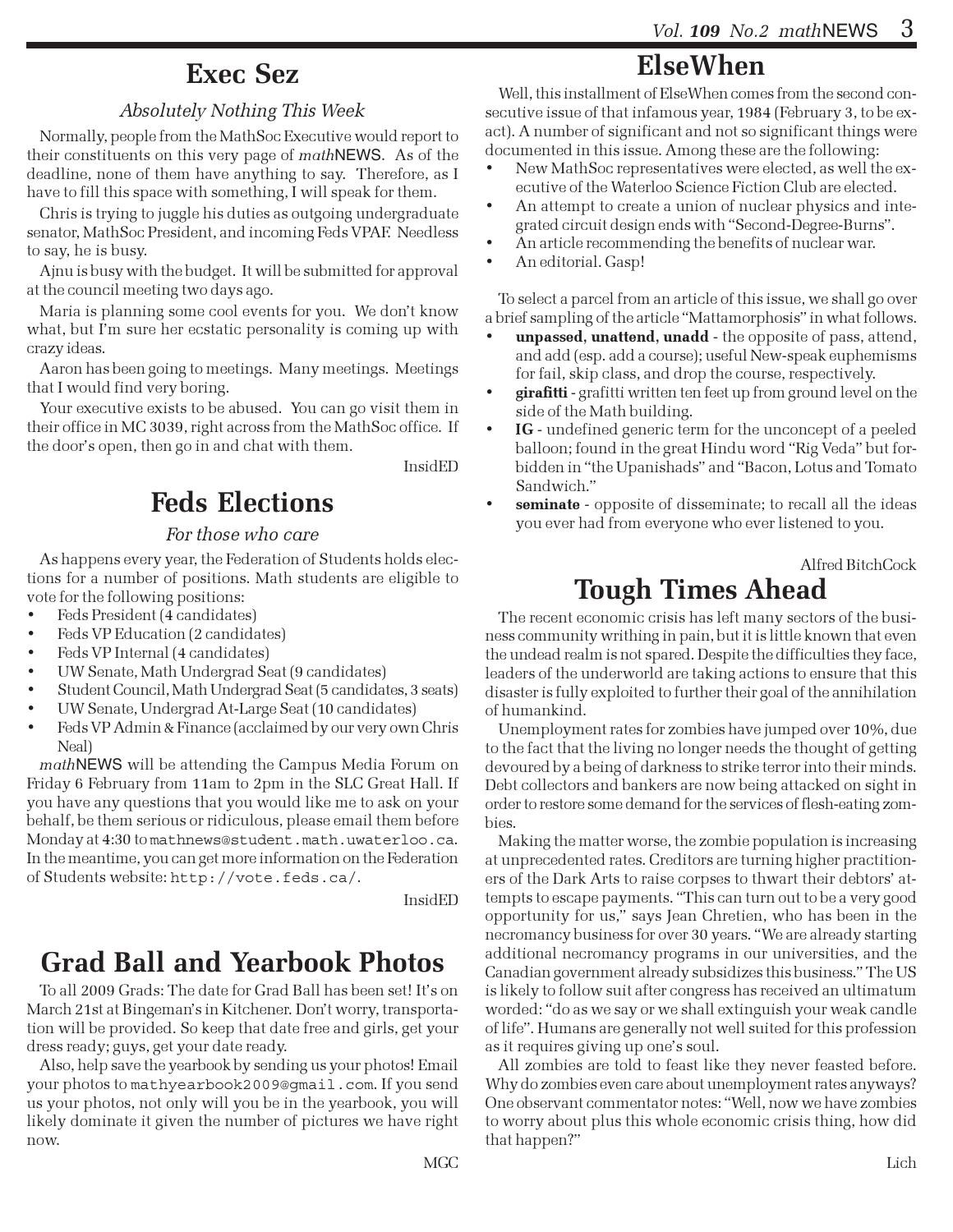### MathCooks!

#### Happy Chinese New Year!

Chinese New Year officially started this Monday, when the Year of the Rat made way for the Year of the Ox. Chinese New Year usually leads to a festive cleaning of homes (Which I totally did!) as well as a gathering of friends and family around a table laden with delicious food. A staple of every Chinese New Year meal, wherever you are, is fish. There's a saying in Chinese: "Nian Nian you yu" which translates to "Having excess every year". Having excess (yu) here refers to a family being prosperous for the upcoming year such that they can afford to have excessive food amongst other things. However, the word "yu" here, pronounced in the exact same way, also means fish in chinese, which is why the phrase sounds like "Having fish every year".

The way my parents always made fish each year involves nothing more than a steaming apparatus. My bamboo steamer turned out a little small for that, so I placed a rack halfway up my wok and steamed the fish in the wok instead. This really is a very simple recipe, I swear! Fishwise, I don't have any real recommendations, but I bought a bass (I think) from New City Supermarket (King St past the bus terminal) and they killed, gutted and cleaned it right in front of me. Quite the experience, I tell you!

You will need...

- A... fish, gutted, de-scaled and cleaned.
- A sprig of Green Onions (Scallions?)
- A piece of ginger
- Chinese cooking wine
- Soy Sauce
- Salt
- Oil
- Black bean sauce (optional)
- Sesame Oil (optional)
- Some peppers if you have it handy (Very optional)

 Start by making a few cuts into the fish's body on both sides parallel to its gills (that is, widthwise). 3 or 4 per side, evenly spaced out. Like this:  $\langle$ ])) $\rangle$  . Wash the fish clean and place onto a plate (You'll be steaming with it later). Cut the ginger into little strips (Cut into slices, then cut the slices into strips) and stuff in each of the cuts that you have made. Refrigerate until

# Amazingly Fun Google Searches

#### When bash.org is no longer fresh

It's sort of like Mad Libs with the internet. All you have to do is look up the following in Google (surrounded by quotation marks). You would be surprised at the ridiculous answers on the internet. Well, maybe you wouldn't.

1. "Windows Vista is like"

Notable Entry: Windows Vista is like Paris Hilton Playing Audrey Hepburn

Runner up: Windows Vista is like a Ghetto Cadillac.

2. "Have you seen my"

Notable Entry: Have you seen my childhood? Runner up: Have you seen my new soldering Iron? you're going to cook the fish.

When you want to start on the fish, fill your steaming apparatus with water and start the stove. In the meantime, rub some salt over the fish that you've left to sit out. Douse it too with some cooking wine. I eyeballed mine, but I guess roughly a handful should do. You're not trying to drown the fish again, just wet it on both sides with the wine. Do the same with some soy sauce and sesame oil (if you have it handy). Finally, chop up your green onions (and diced peppers) and sprinkle over the fish.

Once the water starts to boil, place the plate of fish into your steaming apparatus and steam. My fish was maybe a pound and a half, and 15-20 minutes was all it took. (Keep an eye on it if you can though, overcooked fish is... bah)

With about 3 minutes to go in the cooking process, heat up some oil in a separate pan (a few tablespoons should do). As it heats, toss in a teaspoon of black bean sauce if you have it, as well as some diced peppers (also optional). Toss the oil around until the oil mixture is hot and evenly blended. When you remove the fish from your steamer onto your table, douse it one last time with the hot oil for a coup de grace. Viola!

The recipe may seem long, but it really isn't. The prep took me all of 10 minutes or so, and I'm awful with a knife. Well, until next year then. In the meantime, Xing Nian Kuai Le! (Happy Chinese New Year!)

Fortuitous Panda

### Best ways to make Co-op interviewers remember you

#### Don't be like your cookie cutter peers!

- Come in wearing a pink fluffy hat. 'Nuff said.
- Challenge them to a dance off. Bonus points if it's DDR. 50 Points if they agree.
- Try to prove by induction that you will get the job.
- Introduce yourself by your internet pseudonym. Bonus points if you write for mathNEWS under the name.
- Tell your interviewer their eyes are pretty.
- Ask them to help you write an article for mathNEWS
- Make every prime numbered word "Waffle" or "Fanny." Bonus points for working in the Fibonacci sequence somehow.
- Request that you be paid in bottle caps. Bonus points for requesting Nuka-Cola bottlecaps.
- When asked for references, give imaginary friends. Bonus points if said person is Tyler Durden.
- Try to convince your interviewer to join a cult.
- Turn off all the lights when you enter the room. Declare that they are likely to be eaten by a Grue.
- We're no strangers to love, you know the rules and so do I. A full commitment's what I'm thinking of.
- You wouldn't get this from any other guy. I just wanna tell you how I'm feeling. Gotta make you understand.
- Never gonna give you up, Never gonna let you down, Never gonna run around and desert you.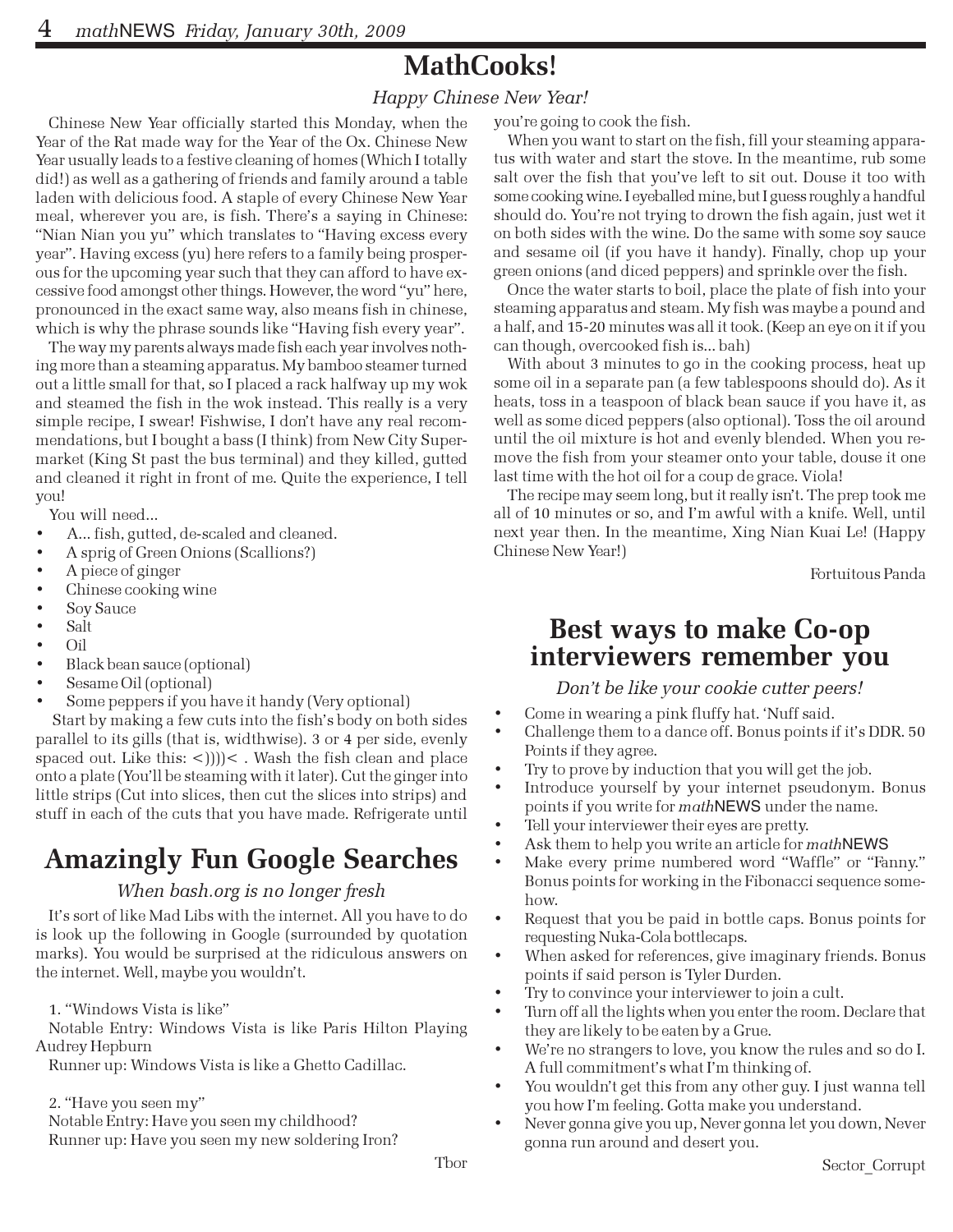# Dating Advice from the Single Girl

Dear Single in CO: I have been in a great relationship with a great girl for the past six months. Everything is really good. I take her out to dinner and movies and then we come home and cuddle. I couldn't imagine my life being any better. But she refuses to acknowledge our relationship on Facebook. I changed my relationship status to "in a relationship" a long time ago, but her's is still blank. She says she doesn't want to advertise our relationship on Facebook. Single girl, does this mean that I'm not in a real relationship?

#### It's complicated

Dear It's complicated: In this day and age, a relationship is not official unless its official on Facebook. A marriage is not legal unless it's listed on Facebook. You don't go to a university unless you're in its Facebook network. Facebook is the new government. All official records need to be listed on Facebook or they don't exist. Hence, you're not in a real relationship. This girl you're seeing is probably just using you for free food and movies. Get rid of her immediately before she rips you off even more.

Dear Single in CO: I'm worried my boyfriend is cheating on me. Last night, he said he didn't want to hang out with me because he wanted to work on an assignment. I checked on him and he was in the library with two other girls! I could tell by the looks on their faces that they were totally into him. Last week, he also couldn't hang out with me one night because he said he had a basketball game. That's two nights in two weeks! For some reason I think he's lying and was instead hanging out with those two girls from the library. So this morning I confronted him and asked him if he didn't like me anymore and was cheating on me. And can you believe his nerves! - he totally denied it! I know he's lying. What should I do?

#### With cheating boyfriend

Dear with cheating boyfriend: Your hunch is bang on! He is definitely cheating on you. Break up with him immediately. To the boyfriend: I'm doing you a favour.

Single in CO - single.in.co@gmail.com

# What's your true colour?

We all have different ways of interacting with each other. We expect different things out of life, but there is very little to explain it. That is, except for looking at people's true colours. Everyone has a primary colour and depending on which group they fall into affects who they interact with the world around them. Here is the break down of the colours!

- Green Green people are logical and fact oriented. They prefer to know the truth over having an emotional response. Green people are robots in disguise and have no soul which scientists discovered after trying to remove several green people's souls by taking their pictures.
- Gold Gold people are very organized and like structure. Some of them are power crazy and will kill you to further themselves. Gold people like lists and regulating their bowel movements. Anything that you ask a gold person to do will be completed after filling out the appropriate paperwork, forms and leaving two weeks for processing.
- Orange Orange people are pragmatic and spontaneous. They like "playing things by ear" and making shit up on the spot. Orange people have no goals, aspirations or conrete dreams, but will gladly hop on the first plane to adventure. Even if no one is flying it.
- Blue Blue people are emotional and honest. They prefer that people talk about their feelings and can often be heard whining like a bunch of fucktards. Blue people are known for being sensitive and caring. These are the people who cry when you spill milk. Laughing at blue people will only make them cry more. Believe me.
- Brown Anyone who falls into the brown personality colour group is full of shit. They think that they are always right and basically walk around with their heads lodged so far up their asses that they only see brown. Don't try arguing with anyone from this group because after wading in shit you start to stink of it yourself.
- Vanilla The only people plainer than a green person is a vanilla person. These people are so dull that you'd sooner read your STAT231 course notes than have a conversation

with them. Vanilla people are what we call blank slates, Tabula Rasa or tools. Think of the Lemmings: use them for whatever you want and it's okay if all of them don't make it in the end.

• Violet - Violet people enjoy touching themself inappropriately in public places. They smell bad, never shower and usually wear the same clothing for days on end. Try not to converse with them. Besides disrupting the status quo, you'll be exposing yourself to constant phone calls from someone desperate for friendship.

Remember that no one person is exactly one colour. People usually have a secondary colour which also defines them, just to a lesser extent. Keep in mind the different colours that people have because it will help you understand what barriers that you have with communication and those around you.

Angelo

### dissed**CONNECTIONS**

You integrated the area under my curves. I wanted to differentiate you, but you didn't have the time. Meet me at my natural log.

Base of e

I saw your sliderule. I wanted you to multiply for me. Meet me at the rave. I'll be with e.

Power of Love

I've been tracking your commuting habits for the past four years. Last week I finally had the courage to talk to you, but you weren't waiting at the bus like you usually do. I figured you were sick, so that's why the medicine was in your mailbox.

Bus Buddy

Dear editor, I just love your filler. I love how it just fills me up inside, and how it erases all cavities. I'll be on the couch in your office.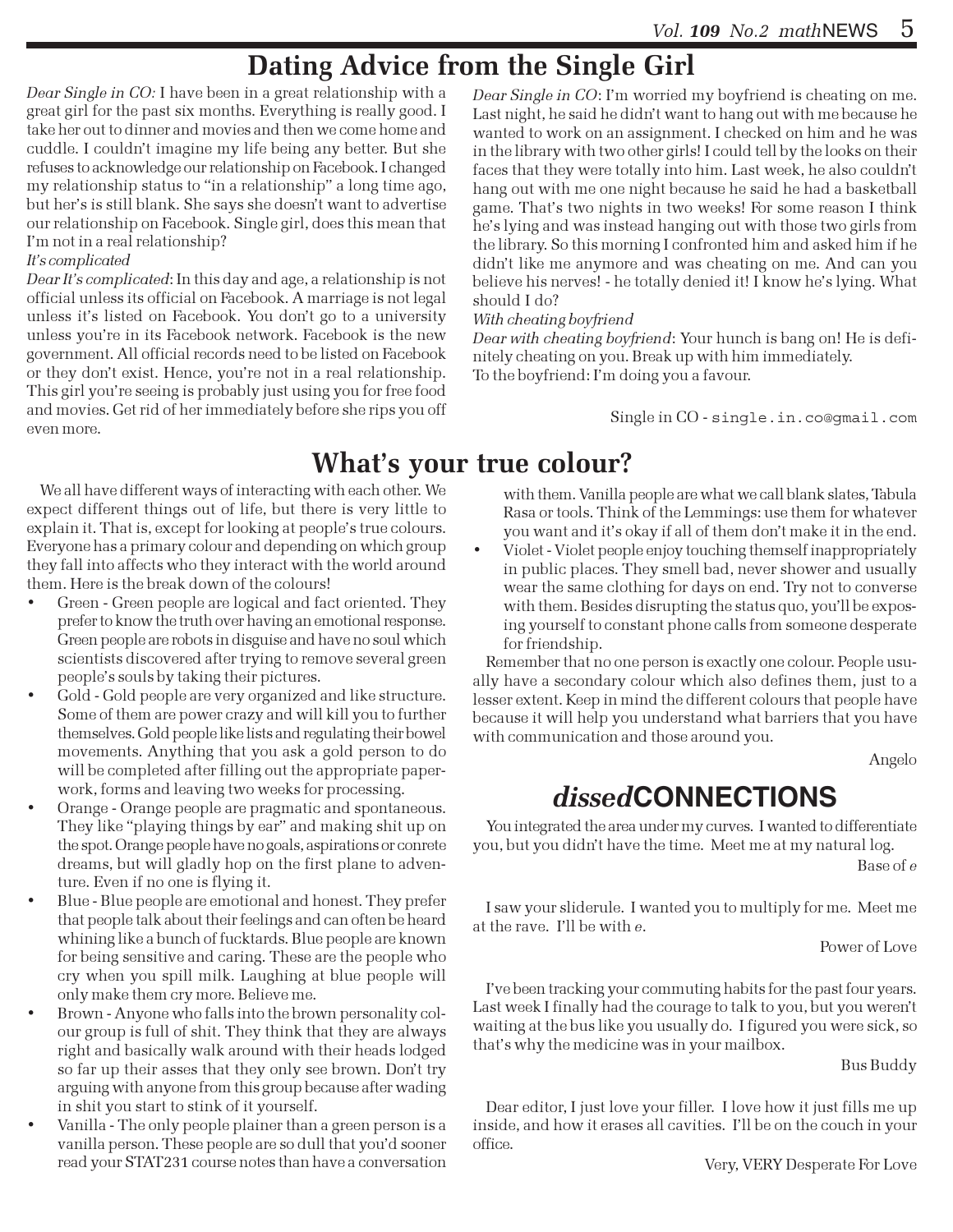# Ten Countries

#### A Traveller's Observations

- The United States: It was full of itself. Listening to rightwing talk radio is terrifying, particularly when you come to the realization that Bill O'Reilly is the sane one. The Space Needle doesn't hold a candle to the CN Tower. The Golden Gate Bridge is just a bridge. Cable Cars are just public transit. Los Angeles is urban sprawl frighteningly perfected.
- New Zealand: Looks just like Lord of the Rings. It has almost all the geography of Canada crammed into a space the size of Southern Ontario. Whatever you do, don't accidentally call them Australian, or else they'll throw you in the Pacific without a boat.
- Australia: The people have the most awesome accent ever. Unlike what certain animated television shows featuring yellow-skinned protagonists imply, Australians are less hardcore about beer than Canadians. 4.8% alcohol content is considered "strong". The outback has kangaroos coming out the ying-yang. Road-Trains are the most glorious form of cargo transport, and put every other tractor-trailer ever built to shame.
- **Japan:** At night, you would be forgiven for thinking you stepped into the movie Blade Runner. Hot Canned Coffee from vending machines at every other street corner is the most glorious invention ever, and puts the ridiculous number of Tim Horton's in KW to shame. There is more to Japanese food than Sushi, and I await the time when all that delicious food makes it to this side of Canada.

[It must be put on the record that this article is, to this day, labelled as "9countries" in the mathNEWS system. — InsidED]

# The Unlucky 7

Silly Things implemented by UW since I left for co-

#### op

- 7. I now have to do work to not donate to a charity.
- 6. My MathSoc login becomes the only one that fails, making mathNEWS editing a challenge *[Though thankfully it has* since been fixed — InsidED].
- 5. I now have to pay to eat cafeteria food outside of the cafeteria.
- 4. The Imprint makes the crossword pointless by publishing the answers (again).
- 3. I can no longer take an extra half-hour of drying my clothes in residence when it doesn't need another full hour.
- 2. Chris Neal gets elected President of MathSoc.
- 1. I get appointed Editor of mathNEWS.
- **Russia:** Service in the Moscow airport is everything you expect from a communist nation. Everyone hates their job, and by extension hates you for making them do it.
- Armenia: Everyone in this country is dirt poor, but paradoxically, they all look like they just walked off a fashion runway. Those street vendors selling what looks like bottles of Pepsi? That's actually homemade 60% vodka. You can buy anything at the flea market downtown; scalpels, test tubes, power tools, all your home and work needs.
- Georgia: Has concrete blocks barricading random streets, just in case the Russians decide to invade again. Gypsies are real, and their children are addicted to Coke. As in Coca-Cola. In two days, I had two Coke bottles forcibly yanked from my hands.
- Turkey: Mosques believe in super-liminal religious conversion. Every three hours. Toilets lack seats. Toilets lack a toilet. Toilets are a hole in the floor. There is no toilet paper, only a bucket and a tap.
- **Greece:** Driving in Greece is uncannily similar to driving in Carmageddon. Toilets have no seats, but thankfully still have toilets. You literally can't dig a hole without finding at least three levels of ruins of ancient civilizations.
- Canada: In Canada, people really, really, honestly, say "aboot" [Where? — InsidED]. And it's cold. So very very cold.

MJB - 55,000 km later

# How Do Mermaids Procreate?

From ancient times until now, one very important question remains unanswered: How do mermaids procreate? I've asked several people this question already (you know who you are), but the answers were all so sadly *logical*.

99% of the six people surveyed claimed that mermaids reproduce like humans or fish. The other 1 percent thinks it's both, but he's a voice in my head so he doesn't count. But honestly, people, just because it looks like a fish-monkey hybrid thingy doesn't mean it is one (I think). Or that it reproduces like one. For all I know, it can be your progeny and his cousin from Japan (who may or may not exist) in disguise. (Please ignore all technicalities in the previous statement. And consult a dictionary if you don't know what "progeny" means.) But I'm rumbling off topic. So, back to the question at hand.

How do mermaids procreate? Obviously I don't know, or else the title of this article would have been a statement instead of a question. If you, dear reader, has an idea, kindly teleport your answer to me in a timely manner. And provide a graphical description to back your arguments.

One With Many Names

#### Help this poor soul answer this question!

InsideR

If you know the answer to this question, please email the editors at mathnews@student.math.uwaterloo.ca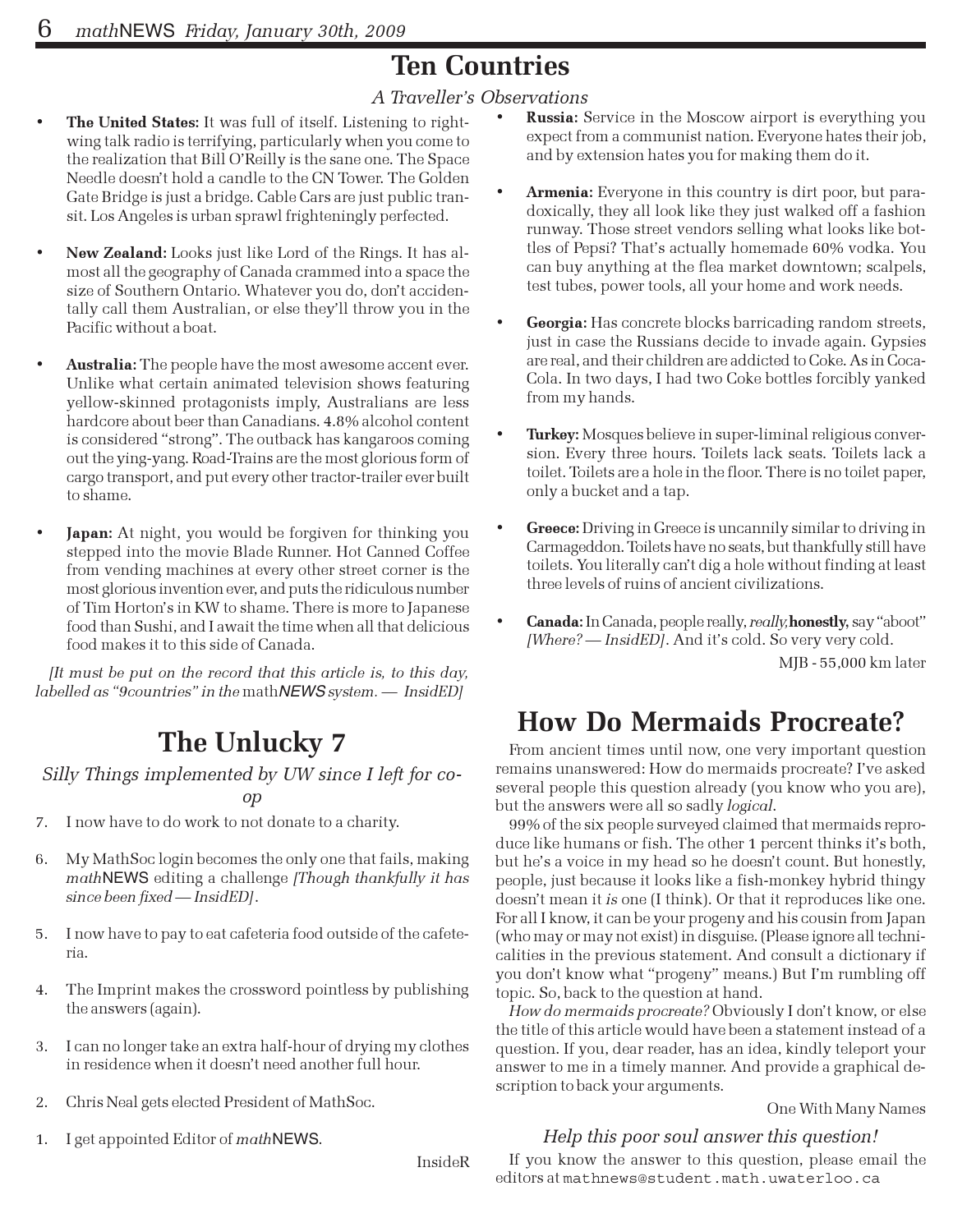### The Horrorscopes

#### Now with 90% more horror O\_o

ACC: True power comes from within and you are a great source of it. Sell yourself to an electrical company so that they can slam you into power outlets so that they can meet demand.

Your lucky number is 10 apartment complexes that you power. ACTSC: Something horrible gets in the way of your plans for a lucrative career making money off of other people's fear of death. You may need to shuffle your plans and prepare for the worst: you may have to be a statistician.

Your lucky number is 20k less starting.

AMATH: An opportunity to test gravity implicitly you can time how long it takes bankrupt investors to get back down to earth. There's no reason to doubt gravity, but it's always good to see how the things that you study can be applied.

Your lucky number is 9.81 meters per second per second.

BBA/BMATH: You should continue to be in a good mood as the influence of the moonshine keeps you in a happy stupor. Alcohol may not solve all of your problems, but it at the very least can make it seem like all is well.

Your lucky number is infinity bottles of moonshine on the wall.

C&O: You will need a sense of humour for when a random pedestrian hurls a polearm at your face. Don't worry about the damage done since revenge is a dish best served with a side of evil. And evil takes time.

Your lucky number is twenty days until sweet vengeance.

CM: Creativity is very important for you as you will be required to come up with a likely alibi. You can always try to seduce the interrogator, but that doesn't always end so well.

Your lucky number is 1 indisputable excuse.

CS: Feelings of restlessness, discontent and stagnant are likely to be result from having too much work to do. Sacrifice your personal life so that you can succeed at what you do, but lack the life to enjoy it when you're done.

Your lucky number is 40 hour work days.

MATH BUS: You are feeling neglected. That is why you do not get a Horrorscope.

Your lucky number is 404 Horrorscope Not Found.

#### (WO) MAN PAGES

| 9, man fork                                                                                                             | % woman fork                                                                                                      |
|-------------------------------------------------------------------------------------------------------------------------|-------------------------------------------------------------------------------------------------------------------|
| NAME                                                                                                                    | NAME                                                                                                              |
| fork-create a new process                                                                                               | fork-eat food                                                                                                     |
| SYNOPSIS<br>#include <sys types.h=""><br/>#indude <unistd.h><br/>pid-t fork();</unistd.h></sys>                         | SYNOPSIS<br>#include <food types.h=""><br/># include <utensils.h><br/>food-t fork();</utensils.h></food>          |
| DESCRIPTION<br>The fork() function creates a new<br>process. The new process is an<br>exact copy of the calling process | DESCRIPTION<br>The fork() function is used<br>while eating to transfer food<br>from a dish to the caller's mouth. |
| ERRORS<br>[EAGAIN] The system-imposed<br>limit on the number of processes<br>under execution would be<br>exceeded       | ERRORS<br>[EFOODT] The particular food<br>type in the dish cannot be<br>eaten with a fork<br>Snippet              |

MATHEMATICAL SCIENCES: Keep your pants on; there's no rush to make a few extra bucks on the side. You'll be paying your debt off for years, so don't worry too much about making money right now. It'll come. That's what she said.

Your lucky number is 3 specializations worth a sixth each.

**PMATH:** If school is testing your patience at its limit then you need to remember that if you see a number you can replace it with an obscure letter and deal with it later. At time  $t$ . As  $t$ approaches infinity.

Your lucky number is convergent in mean square.

SE: Thanks to the moon you're likely to be in a go-getting mood today. However, thanks to the sun you'll be lethargic and bored. The stars will make you study and a comet will tell you to burn things.

Your lucky number is 30 heavenly bodies influencing your digestive tract.

**STAT:** A friend could prove to be a little bothersome today, but you shouldn't hold it against them. Everyone needs help with STAT231 eventually.

Your lucky number is 40 friends who need you.

UNDECLARED: The routine won't satisfy you today as a horde of zombies will invade your life. You'll feel abandoned and afraid, but stick close to your friends; they'll pick you up when you're incapacitated.

Your lucky number is 10 minutes until evac.

AHS: You let your imagination get away with you and start creating false realities in your head. Find the least awesome one and assume that it's going to come to pass. Ruin your friendships, relationships and life because you can't be bothered to talk it out.

Your lucky number is the set of all unfeasible outcomes.

ARTS You seek excitement and adventure, but skydiving with a bungee chord isn't the way to go. Most people just get high off of life since the police can't bust you for that. Seriously, try it out! It's really good shit!

Your lucky number is 1 free buzz, but you pay the next time.

ENG: An old memory is holding you back. Drink until you forget who you are to help you move on. Afterward you'll have a new memory which can haunt you, but the older one has run its course. Ad infinitum to let go of the past.

Your lucky number is a 10 at 2. Wink wink.

E: Your friends are threatening to kill you behind your back and you're feeling left out. Tell your friends and try to get involved in what they're trying to do! You never know if it'll work out until you try!

Your lucky number is the finite number of days left.

SCI: You have to learn the art of forgiveness. If you can't master that art, then consider the art of evil, backstabbing or destroying the universe. Mad scientists will always have a place in the world of musicals and bad G.I. Joe episodes.

Your lucky number is 12 sinister yet easily foiled plots.

OTHER: There's a new moon in your sign which will give you pause to reflect on all the generic comments about your life. Consider doing something which requires a positive adjective to alleviate something unpleasant. Or get drunk and fight with random people at the bar.

Your lucky number is beer.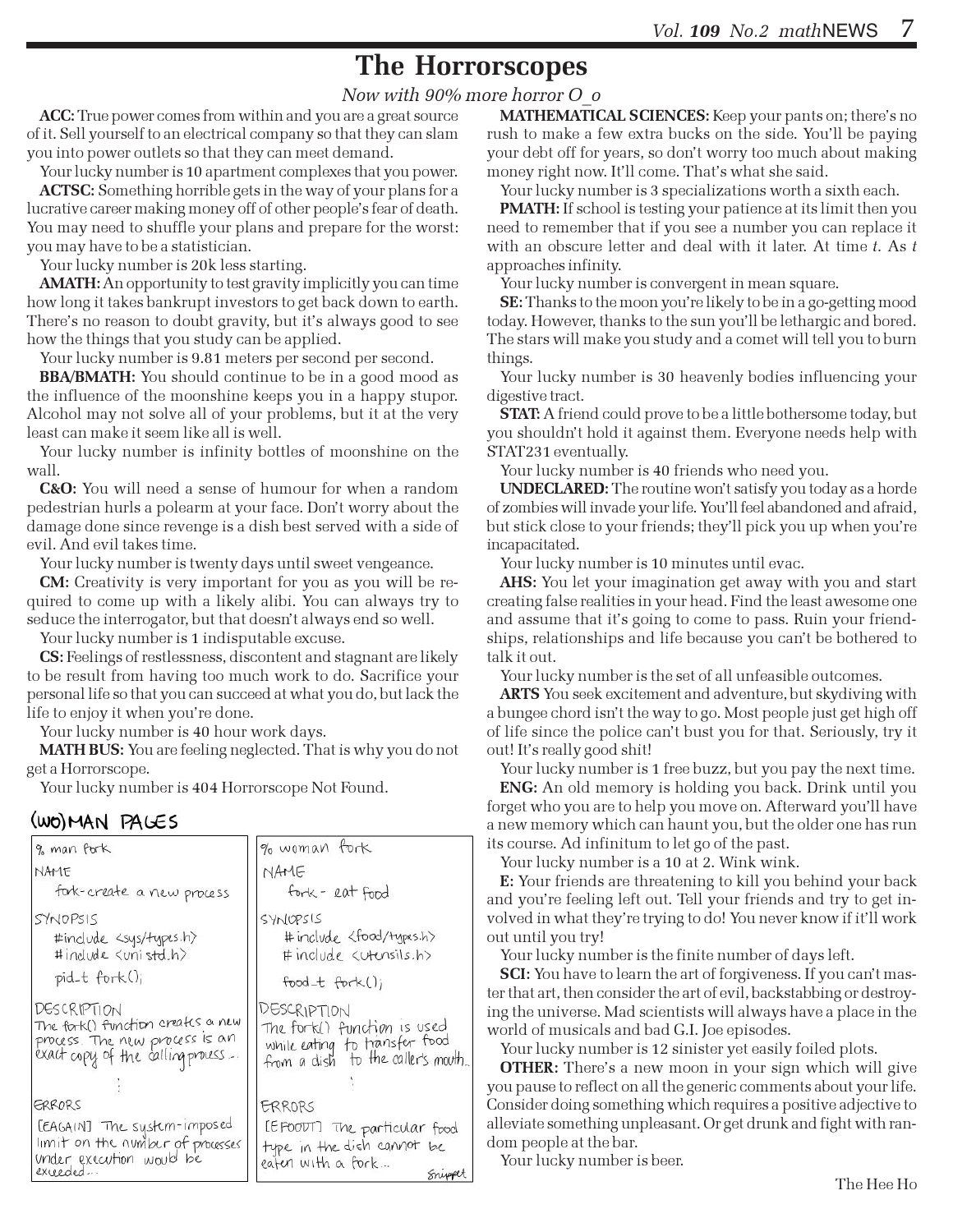# Hallway Discussions Etiquette

or "How To Avoid Getting Pushed Into Your Nearest Friend"

Sometimes, as you're walking through the MC fourth floor, you suddenly see a friend of yours walking aimlessly. So you stop to talk and ask them how their life is and so on. Sometimes you and your friends are all leaving a room as a group and stop outside the room because you're all indecisive about where to go from there and you're not really wanting to split up the group just yet. Sympathizing with everyone trying to get aound your massive group, I say get out of the way! And if you're a group of more than 2, then walk single-file in pairs and fast or don't be surprised if you get pushed into your nearest friend by upperyears.

There are certain bottlenecks in the MC and DC where no one should stand as this severely restricts mobility of others. Be more courteous about time-consumption needs of others and make way. Sometimes people have to get from MC to Laurier and they may make the iXpress only if you're not blocking the way by talking with your friend in the DC Tim Horton's line. So here's a list of places in the MC and DC where if you stand, and I find you standing there with your posse and blocking the way, someone's gonna get hurt.

- DC Tim Horton's line but not in single-file. Come on, there should be room for three flows in this hallway: people going from MC to DC, people going from DC to MC, and the people in the Tim Horton's line. Do not complicate pedestrian flow by trying to stand abreast with your friend in the Timmy's line. In fact, any Timmy's line should ensure that it does not constrict pedestrian traffic flow.
- 2. Fourth Floor MC Any Corner. These hallways are tiny! Why do groups of people try to congregate here to discuss stupid random things? Move to the Comfy...GEEZ!
- 3. Centre South Stairwell between First and Second floors of

MC. So you have a class in MC 2065 or 2066. You get there early but the class before hasn't let out. You think, "let's wait in front of the ramp area!" WRONG! What the hell are you doing? There will be tons of people trying to get from Southern and Mid-Campus through the Rock Garden [And the fact that the damn fence is blocking the path to SLC doesn't help either - InsidED]. Why are you standing there? Go to the 2nd floor and wait! What the hell are you trying to achieve by standing in that spot? Your trampling to death by hordes of angry students?

- 4. DC to MC Overpass. It's winter. Do not stop at all while going through this overpass. Stopping will lead to ridicule.
- 5. MC to SLC Winter Trail. Sometimes the President of Math-Soc runs to the Bomber to order some food, and he never takes a winter jacket. Why do you force him to spend more time outside in this freezing cold weather by blocking the shortest route to the SLC? [Because we want to teach him the value of said jackets. — InsidED]
- 6. Any Landing in any MC Stairway between 20 and 30 minutes past the hour. Get out of the ways of people getting to class. And people entering a building have the right of way over people leaving.

Pedestrian traffic flow is often not taken into account when planning universities. Whereas we can't change the mindset of building constructors, we can make everyone's life easier if we learn not to stop in the way of others and to either speed up or get out of the way if there's someone trailing closely behind you. In summation, if you don't heed my advice, don't be surprised if you end up staring at your friend's genitals because someone pushed you while you were talking.

 $Mar<sup>2</sup>$ 

# The Italian Culture Gap

Hee ho! I'm going to educate you on the Italian culture gap. This gap exists between families with one Italian parent and two Italian parents. Boys born from two Italian parents leave the womb at age 36 ready to move in with their wife who will cook and clean just like their mother did! Whereas, boys from one Italian parent will move out as soon as possible if for no other reason than to shut out the racism from the Italian side of the family.

Children from two parent Italian house holds will have fifty siblings and thrice as many cousins. Also, everyone's name ends in an vowel. This is different from a one-Italian parent house hold where the non-Italian will stop having kids after two in an effort to stop the endless cycle.

Boys from two-Italian parent house holds never wash their hair, gel it until it outshines the sun and wear really tight prefadded jeans; prompting onlookers to vomit at first site. Girls from two-Italian parent house holds stay home and tend to the endless tomato plants growing in their backyard.

Boys from two-Italian parent homes grow up to be mobsters and business men with unrefusable offers. They all run pizzerias or continue to run their parents' store. They all marry an Italian girl and continue making pizza until the end of their days.

Boys from one-Italian parent homes feel a sense of longing to truly be Italian and become plumbers who can't properly do up a belt unless it's beltway in cider. Children from one-Italian parent homes are taught to be kind to other people; whereas, children from two-Italian parent home act like they are better than everyone else until they get jobs in a mechanic garage and drive cars they can't afford while trying to pick up girls way too young for them.

These aren't stereotypes. These are facts. Facts proven by real doctors. From America.

The Hee Ho

[This is a response to the Imprint column on The Chinese Culture Gap. — InsidED]

# The math**NEWS** Article Gap

Thankfully, it is now no more.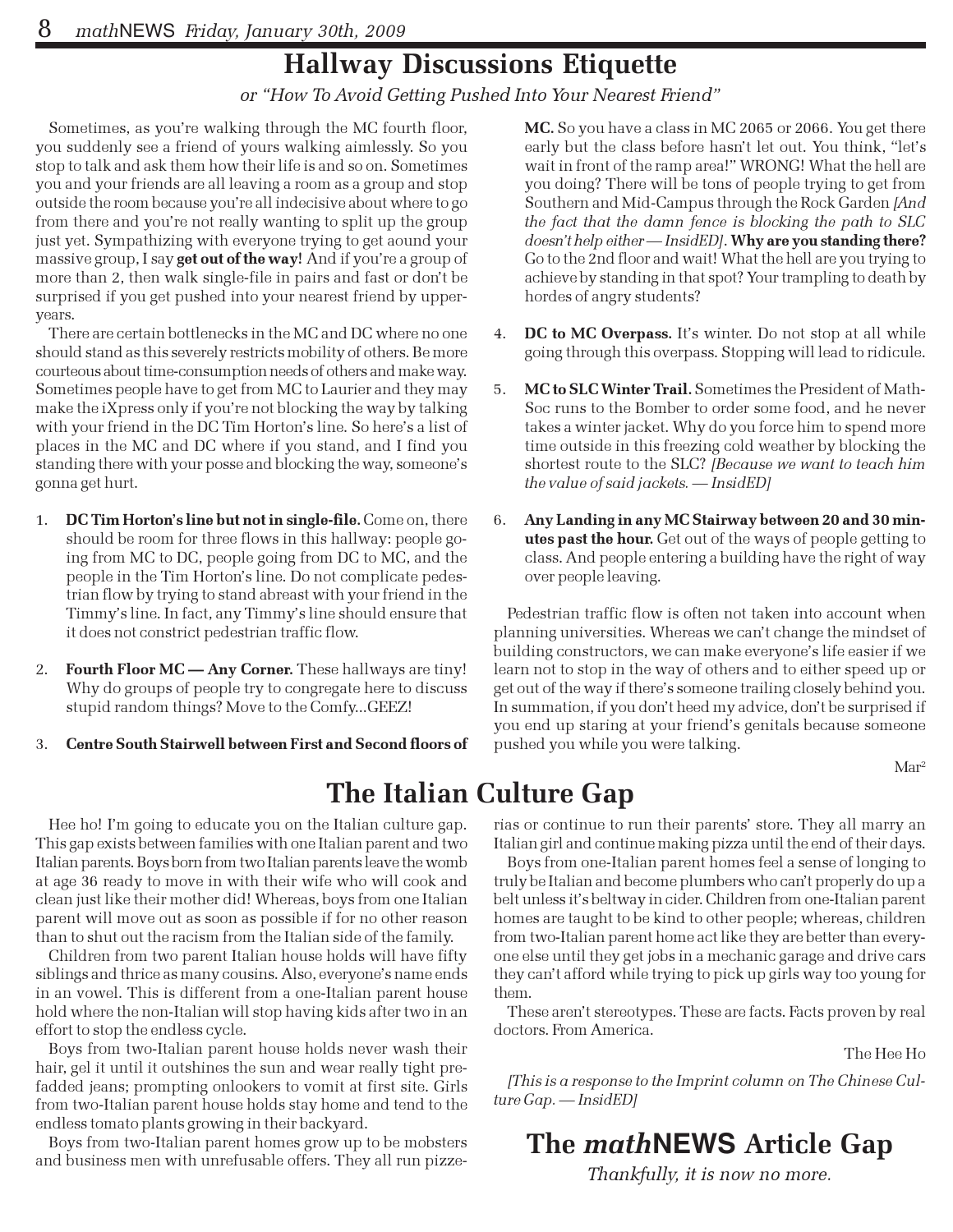### The Hee Ho's Half-Assed Music Review

#### My Fault by Métisse

So I finally managed to grab a perfectly legal copy of this CD, which I've been seeking for almost four years. For those of you unaware (which is likely all of you since I try to give the spotlight to unheard bands) Métisse is a duet from France of pure awesome. Their first album, My Fault, is a very beautiful mix of styles for anyone who likes relaxing music. And for those of you who remember, which is probably none of you, I also reviewed their second album (entitled Nomah's Land).

This album has the very popular song Boom Boom Ba, which is a very pretty song that has made its way to several TV shows, including the defunct show Dead Like Me. Other noteworthy tracks include Walking Home which has a very nice harmony to it (and I love hee-harmonies ho much :D) as well as Sousound? which is a nice fluffy piece. You probably can't find a physical copy of this anymore (I had to get mine off of eBay and the label doesn't even have anymore), but you can buy them off of Napster. This is definitely a duo that I recommend that you listen since they have such a unique and rich musical style.

The Hee Ho

### Why Anime and drinking Alcohol daily don't mix.

You will …

- cry as you find out that Sailor Moon is not in the phone book.
- throw a tennis ball at someones face after yelling 'OMG A LEGENDARY!'
- get slapped by your girlfriend when she finds that you wrote her name in your 'Death Note.'
- think that you are a nine tailed demon and tackle your friend hurting them permanatly.
- spend 3 hours a day carefully spiking your hair, because you don't want to be the villian, you want to be the hero!
- try to destroy and control the world with a simple children's card game.
- start to treat every girl around you really nicely, just in case she can bend reality to wipe you out of existence.
- treat your teddy bear like your brother in hope that one day it won't take over you body and parade your body in front of the world.
- start to think that swiping cards through your cellphone will cause your cat to go through a rediculous evolution scene, that sadly cannot be skipped.
- shit your pants trying to go Super Saiyan to save the universe.

Baxter and Sector\_Corrupt

# Chess Problem of the Fortnight

In this opening article of the chess problem of the fortnight, I provide a checkmate in three moves to baffle your naive minds. The following problem was composed by William A Shinkman, and first appeared in the Dubuque Chess Journal in 1890. White to play and mate in 3 moves (chessboard to the right).

The Chess Guy

### Top 10 Reasons to Drink While Coding

Brought to you by a very fun weekend near you!… and insomnia

- 10. Because if you're a programmer, you probably deserve those drinks.
- 9. Coding requires abstract thought. Drinking results in abstract thought. Coincidence? I think not!
- 8. You don't care about your code's readability and you know it.
- 7. It'll inspire cryptic drunken riddles in place of comments, and who doesn't love that?
- 6. You heard about that mythical level of alcohol that leads to superhuman coding, right?
- 5. You're still more productive than the average artsie.
- 4. With enough practice, you can brag "I could code that drunk" and legitimately be telling the truth.
- 3. Creative variable names like Hobwiglarz and Gerald\_the\_foul are more fun than informative ones.
- 2. You think games with premises like earthbound's or mario's were coded without some sort of substances involved?
- 1. And of course, it might inspire a lovely article for your friendly neighbourhood mathNEWS.

Author's Note: Drinking a Shot everytime Team Rocket appears in Pokemon = Bad Idea. Drinking every time your code doesn't compile right= Much Much worse.

#### Sector\_Corrupt

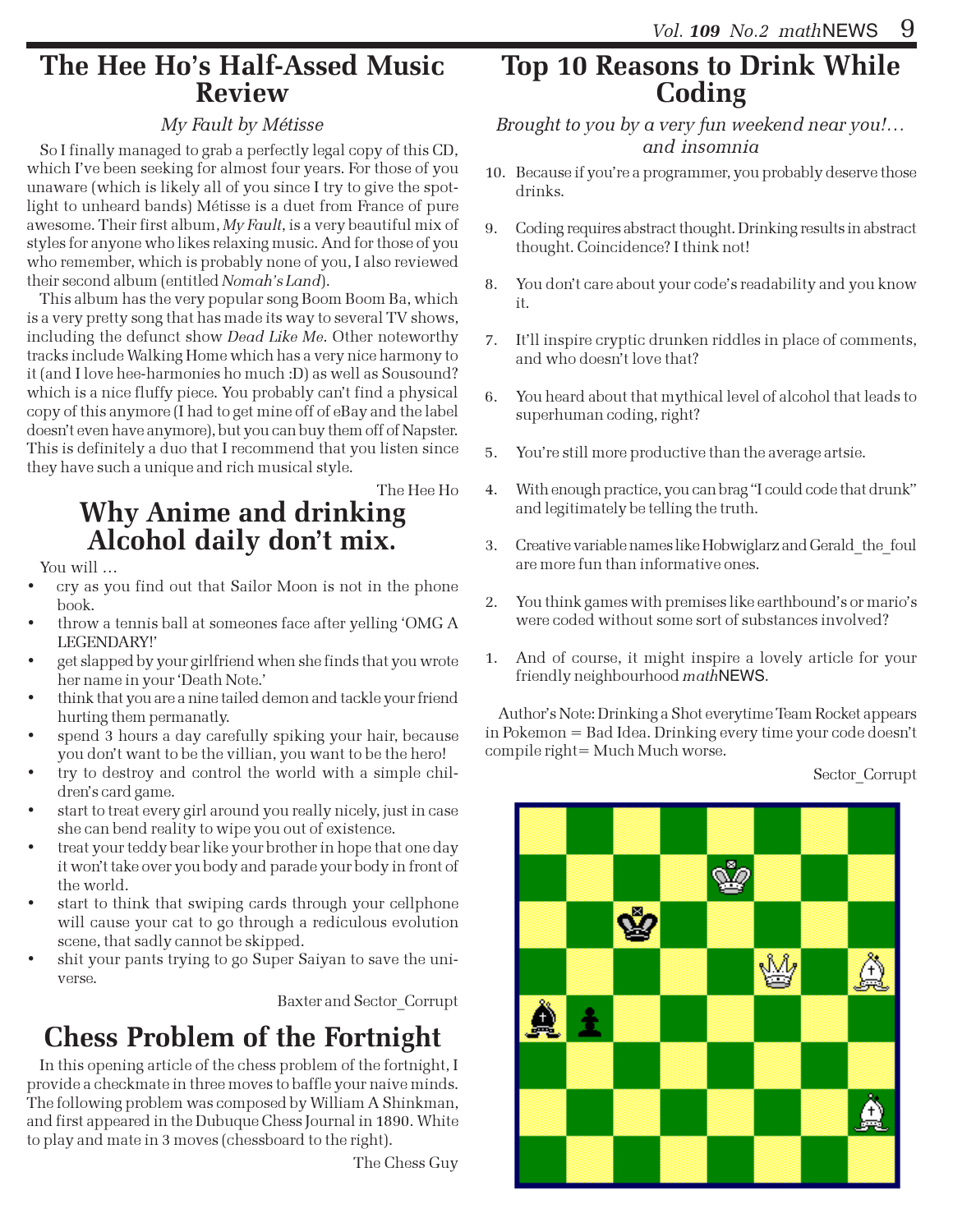### prof**QUOTES**

I have nothing against reproduction. I kind of enjoy it myself! Duimering, MSCI 311

So I might be telling you about things your calculus teacher would rather I not... But whatever, we invented calculus so...

Mcnees, Phys 122

Whoah! Have you ever seen crooked chalk? I mean, black holes are an everyday thing for me, but crooked chalk just blows my mind!

Mcnees, Phys 122

Which is why my coke isn't bubbling out of it's bottle... though it really wants me to drink it now.

Mcnees, Phys 122

I don't understand what this "meter" you speak of is.

Mcnees, Phys 122

There has never been a metric pirate

Mcnees, Phys 122

So what do you do if you don't know how to factor a cubic? Guess. That's what the engineers do.

West, Math 128

Don't let the magic smoke out of the device... It's known that computer devices run on smoke so if there's smoke coming out of the device, it no longer works.

Bishop, ECE 325

[when test instructions state to describe your professor] Please be nice. Don't say that I'm ugly.

Nash, FR 151

[after test] You were very nice to me. I am pretty, I am thin, I'm middle-aged, I am happy.

Nash, FR 151

I can narrow the universe. Maybe I'll expand the universe, or just shift it to the left...

Treffler, SE 112

You see it all the time, people discovering new truths on exams. Of course, they're wrong...

Sham, Math 136

... chalk is far more mysterious than anyone has imagined.

La Croix, Math 138

[the class answered "A" to a question] You know, when you guys answered "A", I wasn't sure if you were answering my question or just being Canadians.

Wolczuk, Math 136

# Word of the Week

Philodox (FIL-uh-doks) Someone who loves their own opinions. Describes 98.54% of the mathNEWS writers. (I don't know what happened to the other 1.46% [I guess I hid the bodies quite well — InsidED].)

The Verbivore

### Interesting Math

#### It's Hammer Time.

Here's an interesting take on integration. Consider a positive function  $f_{\rm o}({\bf x})$  on the interval [0,1] (with other suitable assumptions I won't state — as an exercise, determine when this method works). Sure we could take the integral in the traditional way, but then I wouldn't have an article. Suppose the region under the curve is physically realised by some incompressible yet pliable material (imagine clay). Take a large sledge hammer, and repeatedly smash the material down. Lumps and mounds will slowly shrink, as their mass fills up holes and dips. We are eventually left with a rectangle with width 1 and height precisely the value of the integral. Appropriately, we shall call this sledgehammer integration.

This is all well and good, but as mathematicians we would like a more rigorous definition. Hence: begin by averaging the values of  $f_0(x)$  about the line  $x = 1/2$ . Hence, we replace  $f_0(x)$  with

 $f_1(x) = (1/2)[f_0(x/2) + f_0(1-x/2)].$ 

What does this do? We are taking the values in the first half of the interval [0,1], and stretching them out over the entire interval. We then apply the same process to the second half of the interval, and take their averages. Now, we wish to apply this process repeatedly. Another tap with our hammer will again average out values  $f_{\scriptscriptstyle 1}({\textnormal{x}})$  take, and more generally, we can define recursively:

 $f_n(x) = (1/2)[f_{n-1}(x/2) + f_{n-1}(1-x/2)].$ 

Try this method out with some functions. Why does this method work, exactly? Consider  $f_2(x)$  in terms of  $f_0(x)$ . Doing the quick substitutions,

 $f_2(x) = (1/4)[f_0(x/4) + f_0(1/2-x/4) + f_0(1/2+x/4) + f_0(1-x/4)].$ 

In particular, for  $x=0$ , we get

 $f_2(x) = (1/4)[f_0(0) + 2f_0(1/2) + f_0(1)].$ 

This is just the trapezoid method with three subdivisions! You may notice that at  $x=1/2$ , we get the midpoint method. In fact, other evaluations of  $f_{n}(x)$  are essentially particular Riemann sums, so it makes sense that this method works. This method can be quite simple to use, since as we increase n, we only need to make a constant number of calculations. Of course, this method will generalize to functions over different intervals  $(a,b)$ , and will work for negative functions if you break up your original function into positive and negative parts. So the next time you need to do integration on your exam, ask your professor if sledge hammers and clay are on the list of allowable material.

Vince's problem of the issue We know that for Euclidean space, all closed sets can be written as the countable intersection of open sets. Find a topological space in which this property fails. Vince Chan

# Cereal Killer Alert!

As of Jan 26, 13:52pm, regional police have declared the most dangerous cereal killer of the century on the loose. Eyewitnesses claim that the cereal killer, known only as Kalogs, is armed with a spork and a never-ending jug of white juice secreted from cows. It is believed that he will be targeting all chocolate-flavoured breakfast cereals. Police urge all residents to stay alert, and report all suspicious sightings and instances of disappearing cereal boxes.

Yes, I have random names.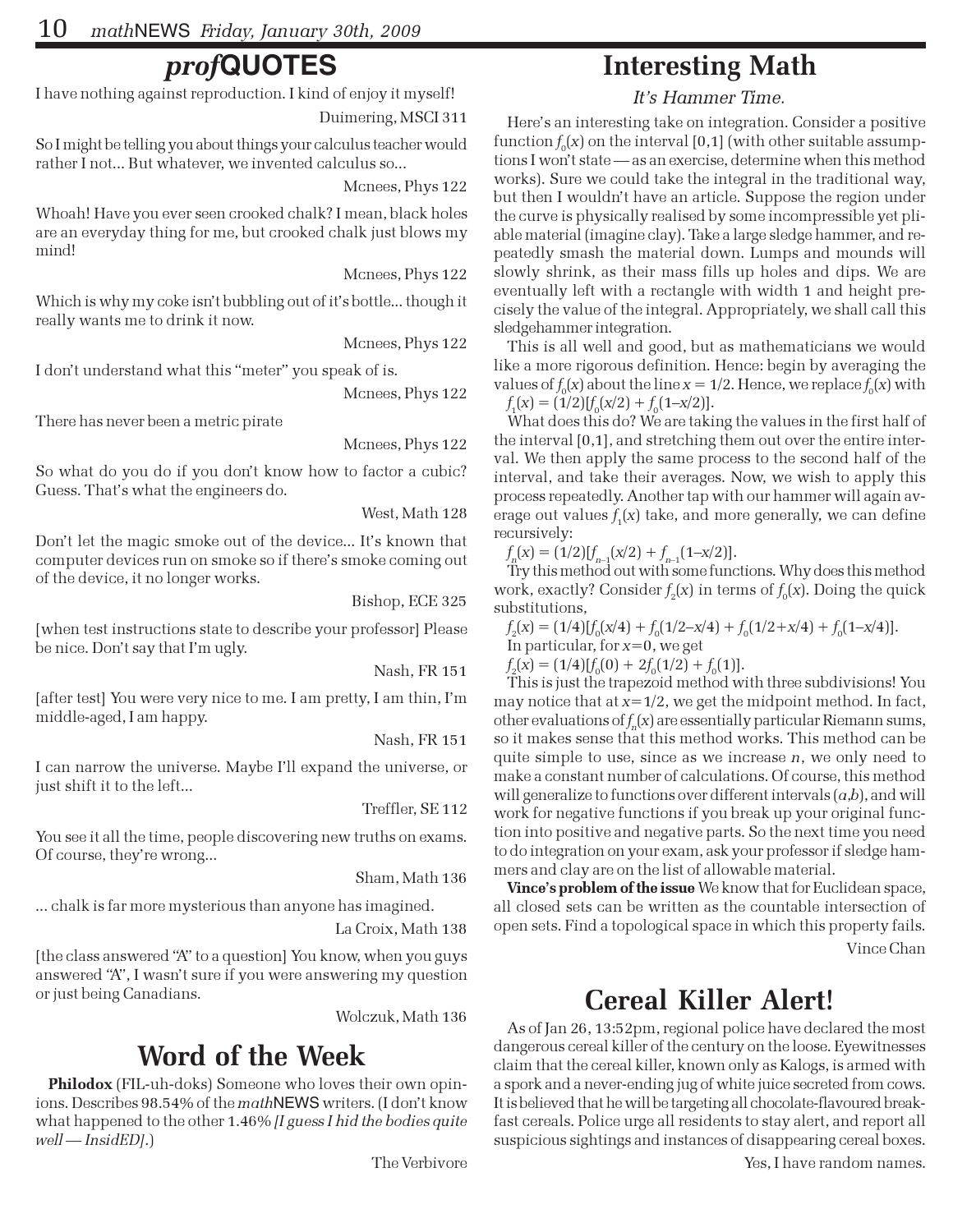# Eight Bit Adventures with Tbor

#### Because the Classic Video Game Guy Can Always use More Sales

So over the past year, I've picked up an NES, and have started playing games that were made from the times of yore. This issue I am going to cover The Legend of Zelda 2: Adventures of Link, and the all-time classic, Trojan.

Now, everyone agrees that Adventures of Link doesn't fit in with the Zelda series. The top down approach is ignored in the game as the majority of the game is a weird side scroller (you can go backwards, but it has no platformer qualities until the end). It is simply dodging missile fire, while swinging the same sword as the original legend of zelda (that turns into a missile attack when your life is full — I will never understand this). Anyways, everything makes sense until the end, when all out of nowhere, the game gets incredibly hard. The penultimate boss is a giant blue angel that is far more detailed than any other sprite in the gam the game gets incredibly hard. The penultimate boss is a giant blue angel that is far more detailed than any other sprite in the game. Then to top it all off, the final boss is shadow link, summoned by a guy who appears at random, and is the same as you but faster. I found that the only way to beat the game was by

luck. The games in cartridge memory is not very secure, and so when knocked, a bit changed, and gave my character "B" attack as opposed to 2. With more than double the maximum damage, I could go for headshots on bosses, ending the game significantly faster.

When people think trojan, they jump to the condoms company. For shame. Actually, that was my reason for buying this game. And no, the game doesn't even have to do with the trojan war. In a future distopia, instead of using guns and modern weapons, one man must stop the government: with a sword and shield. Now, this task in the game is as hard as it seems. Basically people are shooting you, throwing grenades at you, and attacking you as an armadillo (most annoying mini-boss EVER). Even if you beat the goons, mini-bosses, and bosses with modern weapons, the penultimate boss basically beats your face in with a mace bigger than you, and there is no chance of survival.

Tbor

The precious 10x8 grid that we call home has been infiltrated. Signals intelligence tells us that the following agents are somewhere nearby, all they can tell us about their locations is

- . How many squares in a row or column are occupied
- . They've been ordered to disperse so they aren't touching, not even diagonally.
- · Remember: they can rotate.





# \$25 Gift Certificate

#### Yes, We Have Another Winner!

If you write for mathNEWS, you can win! We have another \$25 HMV Gift Certificate available to the winner of this fortnight's Article Extravaganza.

This week's winner is snippet. While I will shamelessly admit that I will never understand the female population, she has given me some insight into how the female mind differs from the male mind. You can pick up your prize in the mathNEWS mailbox.

Do you want to be a fab winner? Then write for mathNEWS! Submit your articles to the mathNEWS mailbox in the MathSoc office, or email your articles to mathnews@student.math.uwaterloo.ca (make sure "Article" is in the subject).

InsidED

### Puzzles courtesy euri.ca



| lace the following 10 squares on the 10 circles' |  |
|--------------------------------------------------|--|
| o that the overlapping numbers match up.         |  |





"Listen up. Our client isn't picky, as long as each square has the right number of walls surrounding it. Sounds a little tricky, but we didn't get to be the #3 drywall outfit in town by being lazy." Also:

- There's a wall around the outside
- They want exactly 15 rooms



# The Following Filler May Be Disturbing To Some Readers

But I don't care. You must read it anyway.